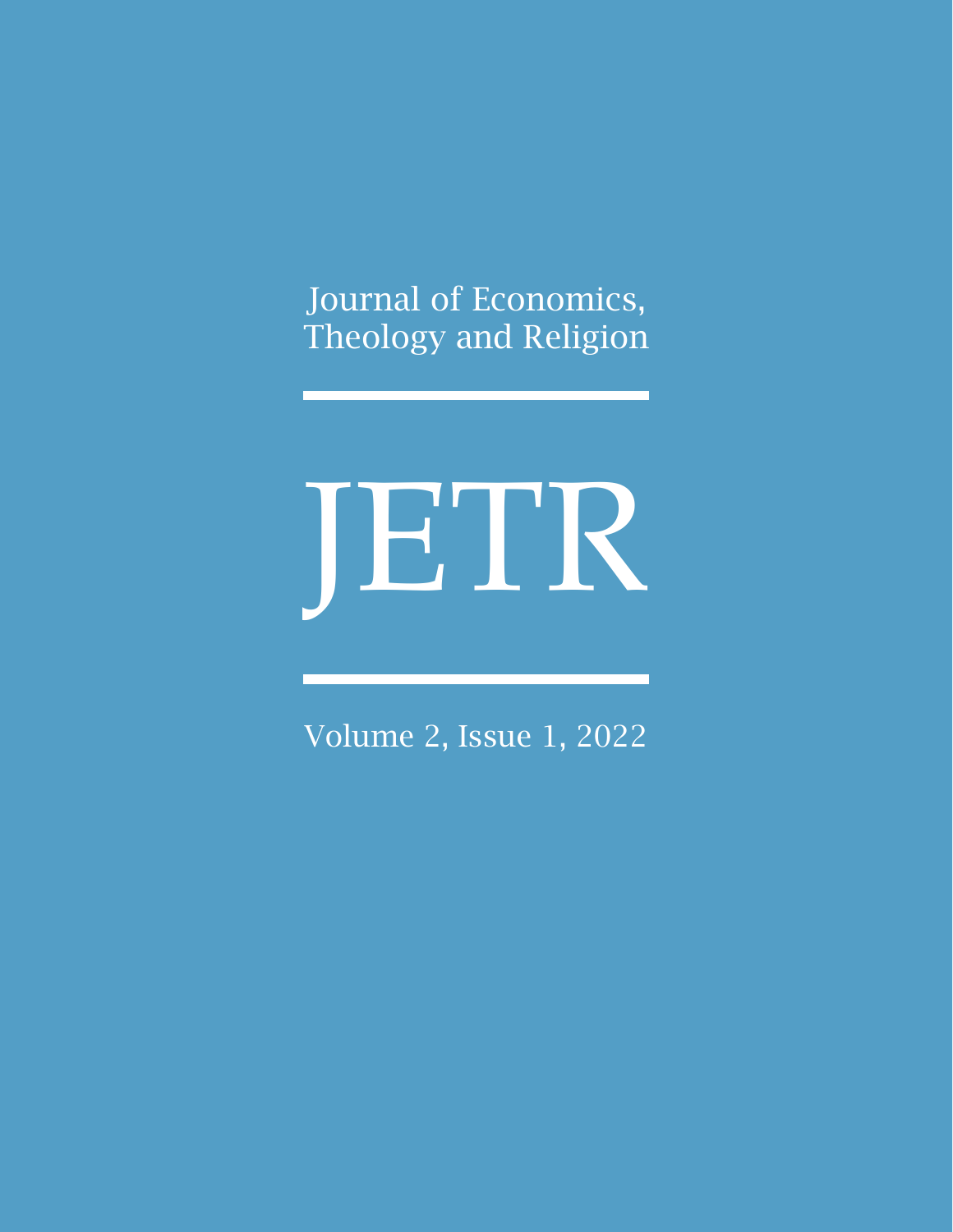#### Mission

The Journal of Economics, Theology and Religion is an online and open access academic journal. It aims to be an independent, international, and interreligious platform for interdisciplinary debate. It seeks to bring together economists, theologians, and scholars in religious studies, by publishing peer-reviewed original research. Our hope is to find intersections, create dialogues, and offer new interdisciplinary insights and perspectives. Launched in 2020, the journal is published bi-annually by the Erasmus Economics and Theology Institute (EETI) of Erasmus University Rotterdam, the Netherlands.

# Editor in chief

Joost Hengstmengel, *Erasmus University Rotterdam / Theological University Kampen*

### General editors

Paul van Geest, *Tilburg University / Erasmus University Rotterdam* Lans Bovenberg, *Tilburg University / Erasmus University Rotterdam* Harry Commandeur, *Erasmus University Rotterdam* Kees van der Kooi, *Vrije Universiteit Amsterdam / Erasmus University Rotterdam* Govert Buijs, *Vrije Universiteit Amsterdam* Antoinette Rijsenbilt, *Erasmus University Rotterdam* Bas van Os, *Erasmus University Rotterdam*

#### **Secretary**

Ard Jan Biemond, *Erasmus University Rotterdam*

ISSN 2772-9001

#### Acknowledgments

Special thanks to the following reviewers who assisted with the present issue: Spencer Banzhaf, Sarah Estelle, Paul Oslington, Jörg Stolz